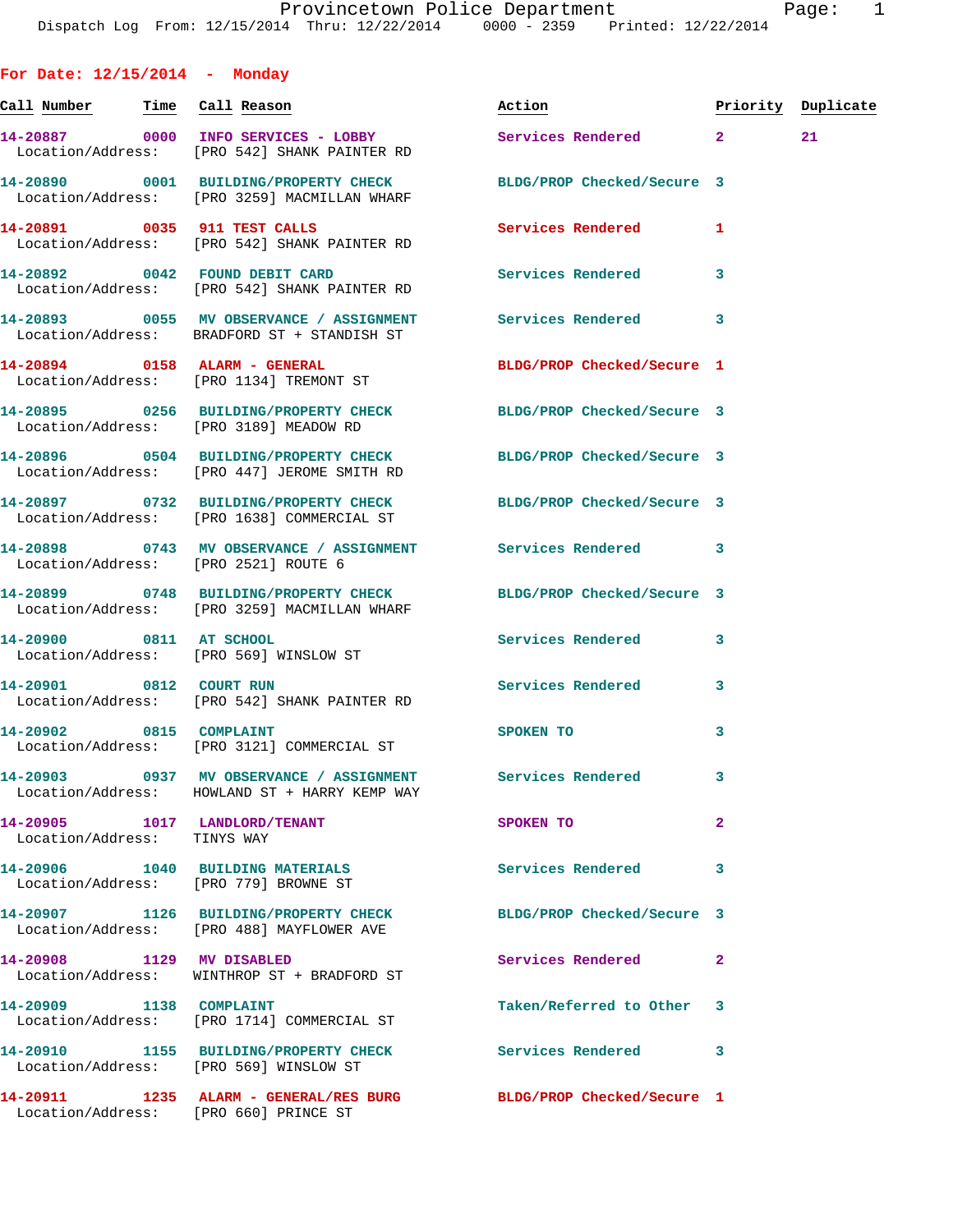|                                                       | Dispatch Log From: 12/15/2014 Thru: 12/22/2014 0000 - 2359 Printed: 12/22/2014                                                                              | Provincetown Police Department |                | Page: 2 |  |
|-------------------------------------------------------|-------------------------------------------------------------------------------------------------------------------------------------------------------------|--------------------------------|----------------|---------|--|
|                                                       | 14-20912 1324 PARK, WALK & TALK Services Rendered<br>Location/Address: [PRO 488] MAYFLOWER AVE                                                              |                                | $\overline{2}$ |         |  |
|                                                       | 14-20913 1328 MV OBSERVANCE / ASSIGNMENT Services Rendered<br>Location/Address: COMMERCIAL ST + SNAIL RD                                                    |                                | 3              |         |  |
|                                                       | 14-20914 1338 MV OBSERVANCE / ASSIGNMENT Services Rendered<br>Location/Address: BRADFORD ST + HOWLAND ST                                                    |                                | 3              |         |  |
|                                                       | 14-20915 1345 SERVICE CALL/TOYS Services Rendered<br>Location/Address: [PRO 182] COMMERCIAL ST                                                              |                                | 3              |         |  |
| 14-20916 1347 MV STOP<br>Location/Address: HOWLAND ST |                                                                                                                                                             | <b>VERBAL WARNING</b>          | 3              |         |  |
|                                                       | 14-20917 1414 ALARM - FIRE<br>Location/Address: [PRO 3670] SHANK PAINTER RD                                                                                 | Services Rendered              | 1              |         |  |
|                                                       | 14-20918 1449 SERVICE CALL/SCHOOL Services Rendered<br>Location/Address: [PRO 569] WINSLOW ST                                                               |                                | 3              |         |  |
|                                                       | 14-20919 1509 MEDICAL EMERGENCY/SIDE PAIN Services Rendered<br>Location/Address: [PRO 495] NELSON AVE                                                       |                                | $\mathbf{1}$   |         |  |
|                                                       | 14-20920 1623 MV STOP<br>Location/Address: [PRO 106] COMMERCIAL ST                                                                                          | <b>VERBAL WARNING</b>          | 3              |         |  |
|                                                       | 14-20921 1646 PARK, WALK & TALK Services Rendered<br>Location/Address: [PRO 3296] SHANK PAINTER RD                                                          |                                | $\mathbf{2}$   |         |  |
|                                                       | 14-20922 1735 BUILDING/PROPERTY CHECK Services Rendered<br>Location/Address: [PRO 3430] COMMERCIAL ST                                                       |                                | 3              |         |  |
|                                                       | 14-20923 1833 BUILDING/PROPERTY CHECK Services Rendered<br>Location/Address: [PRO 2490] PROVINCELANDS RD                                                    |                                | 3              |         |  |
|                                                       | 14-20924 2016 ASSIST AGENCY / MUTUAL AID Arrest(s) Made<br>Location/Address: [PRO 3440] ROUTE 6<br>Refer To Arrest: 14-310-AR<br>Refer To Arrest: 14-311-AR |                                | 3              |         |  |
| Location/Address: RACE POINT RD                       | 14-20925 2146 LARCENY / FORGERY / FRAUD Services Rendered 2                                                                                                 |                                |                |         |  |
| 14-20926 2259 LOBBY TRAFFIC                           | Location/Address: [PRO 542] SHANK PAINTER RD                                                                                                                | Services Rendered              | 3              | 16      |  |
|                                                       | 14-20928 2320 BUILDING/PROPERTY CHECK<br>Location/Address: [PRO 175] COMMERCIAL ST                                                                          | BLDG/PROP Checked/Secure 3     |                |         |  |
|                                                       | 14-20929 2330 MV OBSERVANCE / ASSIGNMENT Services Rendered<br>Location/Address: [PRO 2489] BRADFORD ST                                                      |                                | 3              |         |  |
| For Date: $12/16/2014$ - Tuesday                      |                                                                                                                                                             |                                |                |         |  |
|                                                       | 14-20930 0055 BUILDING/PROPERTY CHECK BLDG/PROP Checked/Secure 3<br>Location/Address: [PRO 733] BRADFORD ST                                                 |                                |                |         |  |
|                                                       | 14-20931 0057 MEDICAL/CHEST PAIN<br>Location/Address: [PRO 542] SHANK PAINTER RD                                                                            | Transported to Hospital 1      |                |         |  |
|                                                       | 14-20932 0118 BUILDING/PROPERTY CHECK<br>Location/Address: [PRO 3430] COMMERCIAL ST                                                                         | Services Rendered              | 3              |         |  |
|                                                       | 14-20934 0305 BUILDING/PROPERTY CHECK<br>Location/Address: [PRO 1638] COMMERCIAL ST                                                                         | BLDG/PROP Checked/Secure 3     |                |         |  |
|                                                       | 14-20935 0358 BUILDING/PROPERTY CHECK<br>Location/Address: [PRO 444] HIGH POLE HILL                                                                         | BLDG/PROP Checked/Secure 3     |                |         |  |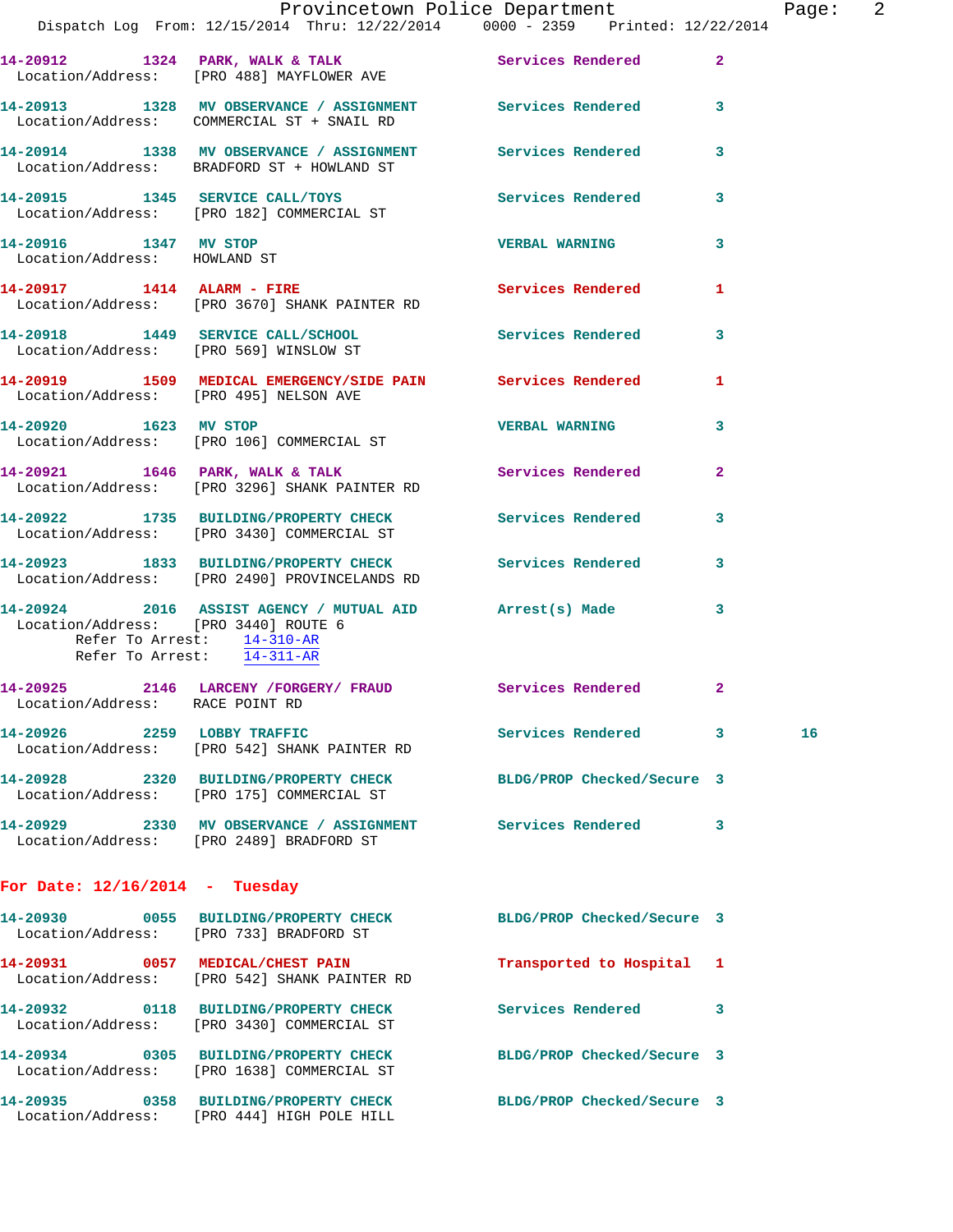|                                                                          | Provincetown Police Department<br>Dispatch Log From: 12/15/2014 Thru: 12/22/2014 0000 - 2359 Printed: 12/22/2014 |                            |              |
|--------------------------------------------------------------------------|------------------------------------------------------------------------------------------------------------------|----------------------------|--------------|
|                                                                          | 14-20936 0546 BUILDING/PROPERTY CHECK BLDG/PROP Checked/Secure 3<br>Location/Address: [PRO 2898] JEROME SMITH RD |                            |              |
|                                                                          | 14-20937 0626 ALARM-ELEVATOR CALL<br>Location/Address: [PRO 1952] COMMERCIAL ST                                  | <b>False Alarm</b>         | 1            |
| 14-20938 0803 COURT RUN                                                  | Location/Address: [PRO 542] SHANK PAINTER RD                                                                     | <b>No Action Required</b>  | 3            |
| 14-20940 0841 MEDICAL EMERGENCY<br>Location/Address: [PRO 3222] ALDEN ST |                                                                                                                  | Services Rendered          | 1            |
| 14-20941 0904 WIRES DOWN                                                 | Location/Address: [PRO 2095] FRANKLIN ST                                                                         | Services Rendered          | $\mathbf{2}$ |
| Location/Address: [WEL] ROUTE 6                                          | 14-20942 0928 ASSIST AGENCY / MUTUAL AID Services Rendered                                                       |                            | 3            |
|                                                                          | 14-20943 0955 ALARM - GAS ALARM<br>Location/Address: [PRO 838] COMMERCIAL ST                                     | <b>No Action Required</b>  | 1            |
| 14-20944 1001 SERVE WARRANT<br>Location/Address: COMMERCIAL ST           |                                                                                                                  | Could Not Locate           | 3            |
| 14-20946 1040 COMPLAINT<br>Location/Address: HARRY KEMP WAY              |                                                                                                                  | Taken/Referred to Other    | 3            |
|                                                                          | 14-20947 1055 MV OBSERVANCE / ASSIGNMENT<br>Location/Address: BRADFORD ST + STANDISH ST                          | Services Rendered          | 3            |
| Location/Address: [PRO 2] ALDEN ST                                       | 14-20948 1201 BUILDING/PROPERTY CHECK                                                                            | BLDG/PROP Checked/Secure 3 |              |
|                                                                          | 14-20949 1224 PROPERTY DAMAGE<br>Location/Address: [PRO 349] COMMERCIAL ST                                       | No Action Required         | 3            |
|                                                                          | 14-20950 1305 BUILDING/PROPERTY CHECK<br>Location/Address: [PRO 3259] MACMILLAN WHARF                            | <b>Services Rendered</b>   | 3            |
| Location/Address: [PRO 2521] ROUTE 6                                     | 14-20951 1313 MV OBSERVANCE / ASSIGNMENT Services Rendered                                                       |                            | 3            |
| 14-20952 1321 FOUND PROPERTY                                             | Location/Address: [PRO 542] SHANK PAINTER RD                                                                     | <b>No Action Required</b>  |              |
|                                                                          | 14-20953 1322 PARK, WALK & TALK<br>Location/Address: [PRO 488] MAYFLOWER AVE                                     | No Action Required         | $\mathbf{2}$ |
| 14-20954 1332 SERVE SUMMONS<br>Location/Address: COMMERCIAL ST           |                                                                                                                  | Could Not Locate           | 3            |
| 14-20955 1333 SERVE SUMMONS<br>Location/Address: COMMERCIAL ST           |                                                                                                                  | No Action Required         | 3            |
| 14-20956 1347 MV STOP<br>Location/Address: ROUTE 6                       |                                                                                                                  | <b>VERBAL WARNING</b>      | 3            |
| Location/Address: [PRO 2521] ROUTE 6                                     | 14-20957 1352 MV OBSERVANCE / ASSIGNMENT No Action Required                                                      |                            | 3            |
| 14-20958 1408 MV STOP<br>Location/Address: ROUTE 6                       |                                                                                                                  | Citation/Warning Issued    | 3            |
|                                                                          | Location/Address: [PRO 1568] COTTAGE ST                                                                          | SPOKEN TO                  | 3            |
|                                                                          | 14-20967 1500 PARKING COMPLAINT / GENERAL Services Rendered<br>Location/Address: [PRO 2512] JEROME SMITH RD      |                            | 3            |
| 14-20960 1516 SERVICE CALL                                               | Location/Address: [PRO 542] SHANK PAINTER RD                                                                     | Services Rendered          | 3            |

Page: 3<br>14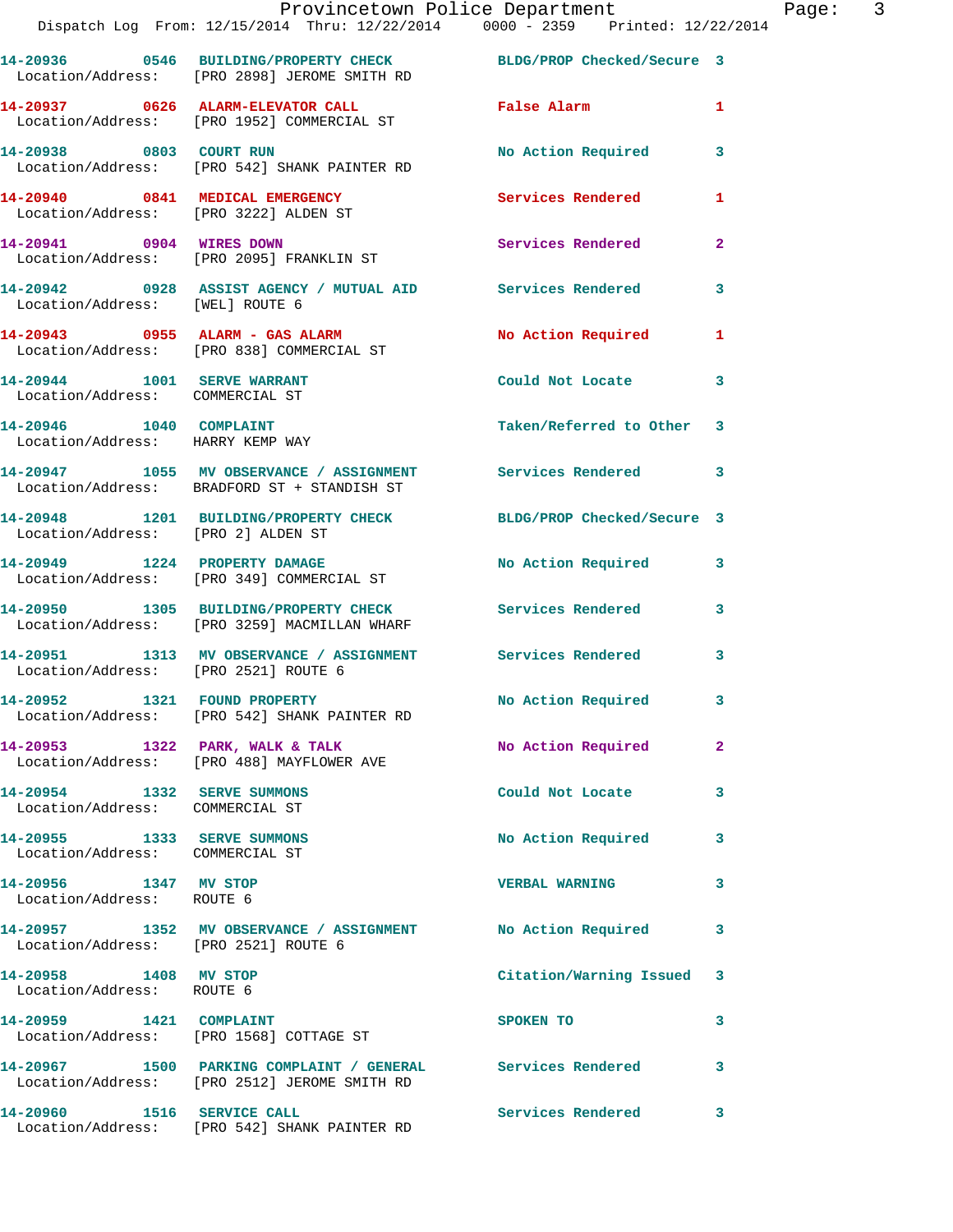Refer To Arrest: 14-311-AR **14-20963 1516 FOLLOW UP Services Rendered 2**  Location/Address: [PRO 3222] ALDEN ST Refer To Arrest: 14-298-AR **14-20961 1602 LARCENY /FORGERY/ FRAUD Services Rendered 2**  Location/Address: [PRO 1554] COMMERCIAL ST **14-20962 1625 SUSPICIOUS ACTIVITY Services Rendered 2**  Location/Address: [PRO 349] COMMERCIAL ST **14-20964 1659 MV OBSERVANCE / ASSIGNMENT Services Rendered 3**  Location/Address: HARRY KEMP WAY + CONWELL ST **14-20965 1705 ASSIST AGENCY / MUTUAL AID Services Rendered 3**  Location/Address: [PRO 1348] COMMERCIAL ST **14-20966 1806 MV OBSERVANCE / ASSIGNMENT Services Rendered 3**  Location/Address: [PRO 3099] SHANK PAINTER RD **14-20968 1845 MV STOP VERBAL WARNING 3**  Location/Address: [PRO 2043] BRADFORD ST **14-20969 1859 BUILDING/PROPERTY CHECK BLDG/PROP Checked/Secure 3**  Location/Address: [PRO 519] RACE POINT RD

Location/Address: [PRO 2898] JEROME SMITH RD

Location/Address: [PRO 2206] COMMERCIAL ST

Location/Address: [PRO 155] COMMERCIAL ST

Location/Address: [PRO 175] COMMERCIAL ST

Location/Address: [PRO 1638] COMMERCIAL ST

Location/Address: [PRO 542] SHANK PAINTER RD

Location/Address: [PRO 752] BRADFORD ST

Location/Address: [PRO 105] COMMERCIAL ST

14-20977 2342 PARK, WALK & TALK **Services Rendered** 2

**14-20970 1904 BUILDING/PROPERTY CHECK BLDG/PROP Checked/Secure 3 14-20971 2027 BUILDING/PROPERTY CHECK BLDG/PROP Checked/Secure 3 14-20972 2109 MV STOP VERBAL WARNING 3 14-20973 2121 BUILDING/PROPERTY CHECK BLDG/PROP Checked/Secure 3 14-20974 2219 BUILDING/PROPERTY CHECK BLDG/PROP Checked/Secure 3 14-20975 2327 LOBBY TRAFFIC Services Rendered 3 14 14-20976 2330 BUILDING/PROPERTY CHECK BLDG/PROP Checked/Secure 3** 

**For Date: 12/17/2014 - Wednesday**

**14-20979 0213 PARK, WALK & TALK Services Rendered 2**  Location/Address: [PRO 539] SHANK PAINTER RD

**14-20978 0226 BUILDING/PROPERTY CHECK BLDG/PROP Checked/Secure 3**  Location/Address: [PRO 182] COMMERCIAL ST

Location/Address: [PRO 530] SHANK PAINTER RD

Location/Address: [PRO 2483] COMMERCIAL ST

 Location/Address: [PRO 545] SHANK PAINTER RD **14-20982 0453 BUILDING/PROPERTY CHECK BLDG/PROP Checked/Secure 3**  Location/Address: [PRO 1778] SHANK PAINTER RD

**14-20983 0553 BUILDING/PROPERTY CHECK Services Rendered 3** 

**14-20980 0243 BUILDING/PROPERTY CHECK BLDG/PROP Checked/Secure 3 14-20981 0441 BUILDING/PROPERTY CHECK BLDG/PROP Checked/Secure 3**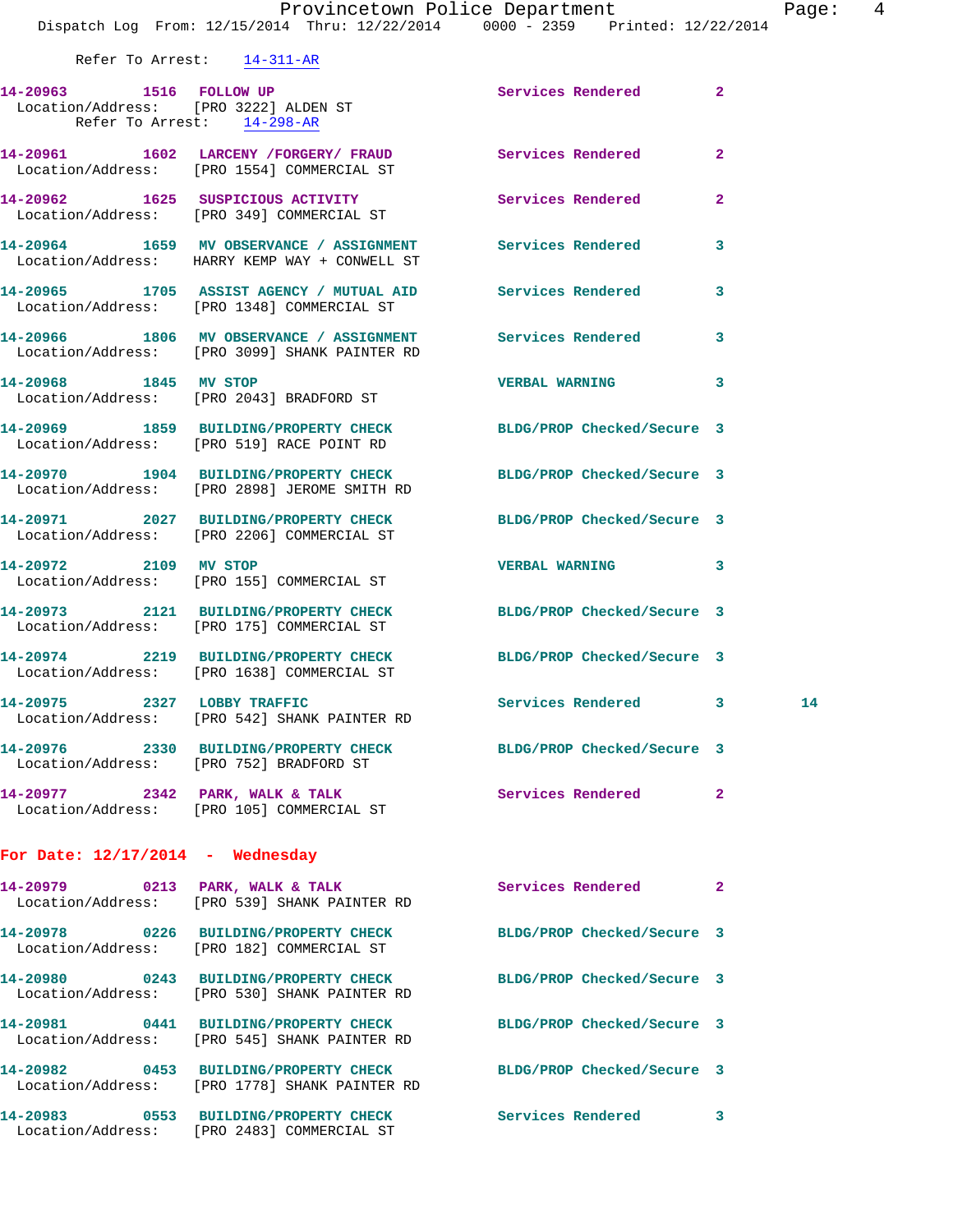Dispatch Log From: 12/15/2014 Thru: 12/22/2014 0000 - 2359 Printed: 12/22/2014

14-20984 0606 PARK, WALK & TALK **Services Rendered** 2 Location/Address: [PRO 516] RACE POINT RD **14-20985 0710 LOST HTC CELL PHONE/FOUND No Action Required 3**  Location/Address: [PRO 3443] COMMERCIAL ST **14-20986 0749 MEDICAL EMERGENCY Transported to Hospital 1**  Location/Address: [PRO 542] SHANK PAINTER RD **14-20987 0757 BUILDING/PROPERTY CHECK BLDG/PROP Checked/Secure 3**  Location/Address: [PRO 3287] ROUTE 6 **14-20989 0812 PARK, WALK & TALK No Action Required 2**  Location/Address: [PRO 516] RACE POINT RD **14-20990 0929 PARK, WALK & TALK BLDG/PROP Checked/Secure 2**  Location/Address: [PRO 515] RACE POINT RD **14-20991 0935 BUILDING/PROPERTY CHECK BLDG/PROP Checked/Secure 3**  Location/Address: [PRO 571] ALDEN ST **14-20992 1021 PARK, WALK & TALK BLDG/PROP Checked/Secure 2**  Location/Address: [PRO 516] RACE POINT RD **14-20993 1114 SUDDEN DEATH Services Rendered 1**  Location/Address: [PRO 1251] SEASHORE PARK DR **14-20994 1130 ABANDONED BIKES No Action Required 2**  Location: TOWN WIDE **14-20995 1218 B & E BURGLARY-PAST Investigated 2**  Location/Address: [PRO 2872] COMMERCIAL ST **14-20996 1318 ANIMAL CALL Services Rendered 2**  Location/Address: [PRO 1692] BRADFORD ST **14-20997 1418 PARK, WALK & TALK No Action Required 2**  Location/Address: [PRO 105] COMMERCIAL ST **14-20998 1556 MV COMPLAINT Services Rendered 2**  Location/Address: [PRO 3456] RYDER ST EXT **14-20999 1735 BUILDING/PROPERTY CHECK BLDG/PROP Checked/Secure 3**  Location/Address: [PRO 433] RYDER ST EXT **14-21000 1747 ALARM - GENERAL Services Rendered 1**  Location/Address: [PRO 554] TREMONT ST **14-21001 1809 HAZARDS Removed Hazard 2**  Location/Address: [PRO 2152] HARRY KEMP WAY **14-21002 1918 BUILDING/PROPERTY CHECK BLDG/PROP Checked/Secure 3**  Location/Address: [PRO 3287] ROUTE 6 **14-21003 2054 BUILDING/PROPERTY CHECK BLDG/PROP Checked/Secure 3**  Location/Address: [PRO 306] COMMERCIAL ST **14-21004 2129 BUILDING/PROPERTY CHECK BLDG/PROP Checked/Secure 3**  Location/Address: [PRO 1638] COMMERCIAL ST **14-21005 2217 BUILDING/PROPERTY CHECK BLDG/PROP Checked/Secure 3**  Location/Address: [PRO 182] COMMERCIAL ST **14-21018 2236 SERVICE CALL/RADIOS Services Rendered 3**  Location/Address: [PRO 542] SHANK PAINTER RD **14-21006 2323 BUILDING/PROPERTY CHECK BLDG/PROP Checked/Secure 3**  Location/Address: [PRO 3287] ROUTE 6 **14-21007 2334 BUILDING/PROPERTY CHECK BLDG/PROP Checked/Secure 3**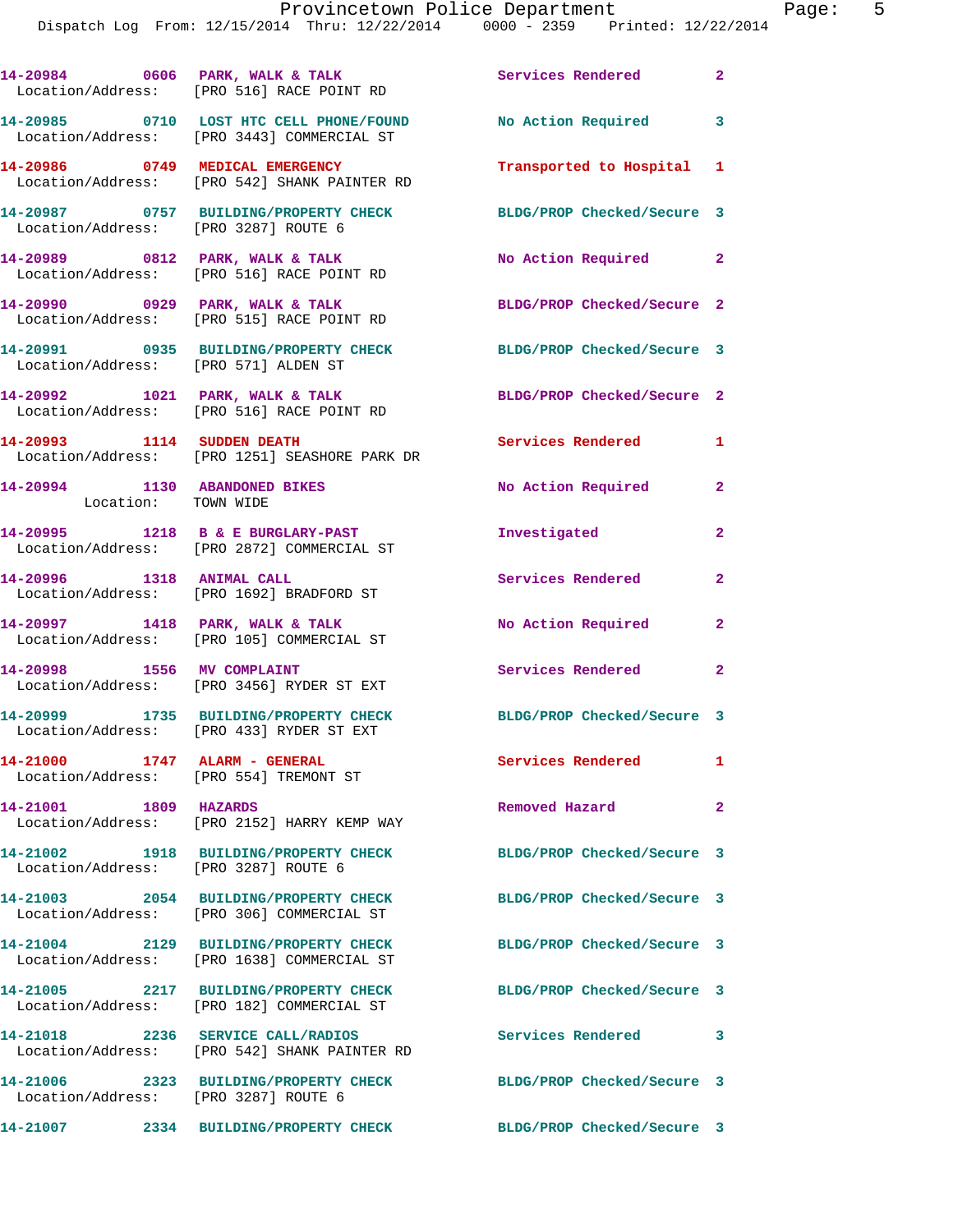|                                        | Dispatch Log From: 12/15/2014 Thru: 12/22/2014 0000 - 2359 Printed: 12/22/2014                                   | Provincetown Police Department              |              | Page: | -6 |
|----------------------------------------|------------------------------------------------------------------------------------------------------------------|---------------------------------------------|--------------|-------|----|
|                                        | Location/Address: [PRO 3189] MEADOW RD                                                                           |                                             |              |       |    |
|                                        | 14-21008 2345 PARK, WALK & TALK Services Rendered 2                                                              |                                             |              |       |    |
|                                        | Location/Address: [PRO 105] COMMERCIAL ST                                                                        |                                             |              |       |    |
| For Date: $12/18/2014$ - Thursday      |                                                                                                                  |                                             |              |       |    |
|                                        | 14-21010 0021 MV OBSERVANCE / ASSIGNMENT Services Rendered 3<br>Location/Address: BRADFORD ST + STANDISH ST      |                                             |              |       |    |
|                                        | 14-21011 0057 BUILDING/PROPERTY CHECK Services Rendered<br>Location/Address: [PRO 2483] COMMERCIAL ST            |                                             | $\mathbf{3}$ |       |    |
| Location/Address: [PRO 606] CONWELL ST | 14-21012 0111 MV OBSERVANCE / ASSIGNMENT Services Rendered 3                                                     |                                             |              |       |    |
|                                        | 14-21013 0134 MV OBSERVANCE / ASSIGNMENT Services Rendered 3<br>Location/Address: [PRO 2521] ROUTE 6             |                                             |              |       |    |
|                                        | 14-21014 0134 BUILDING/PROPERTY CHECK BLDG/PROP Checked/Secure 3<br>Location/Address: [PRO 2539] RYDER ST        |                                             |              |       |    |
|                                        | 14-21015 0155 BUILDING/PROPERTY CHECK<br>Location/Address: [PRO 519] RACE POINT RD                               | BLDG/PROP Checked/Secure 3                  |              |       |    |
|                                        | 14-21016 0223 BUILDING/PROPERTY CHECK<br>Location/Address: [PRO 66] BRADFORD ST EXT                              | BLDG/PROP Checked/Secure 3                  |              |       |    |
|                                        | 14-21017 0227 LOBBY TRAFFIC<br>Location/Address: [PRO 542] SHANK PAINTER RD                                      | Services Rendered 2                         |              | 17    |    |
|                                        | 14-21020 0304 BUILDING/PROPERTY CHECK<br>Location/Address: [PRO 1964] COMMERCIAL ST                              | BLDG/PROP Checked/Secure 3                  |              |       |    |
|                                        | 14-21022 0349 MEDICAL EMERGENCY<br>Location/Address: [PRO 943] HARRY KEMP WAY                                    | PATIENT REFUSAL 1                           |              |       |    |
|                                        | 14-21023 0647 NOBLE NOT CALLING IN<br>Location/Address: [PRO 1190] COMMERCIAL ST                                 | <b>Services Rendered</b>                    | 3            |       |    |
|                                        | 14-21024 0732 PARKING COMPLAINT / GENERAL Citation/Warning Issued 3<br>Location/Address: [PRO 285] COMMERCIAL ST |                                             |              |       |    |
|                                        | 14-21025 0758 BUILDING/PROPERTY CHECK BLDG/PROP Checked/Secure 3<br>Location/Address: [PRO 2500] COMMERCIAL ST   |                                             |              |       |    |
|                                        | 14-21026 0758 HARASSMENT<br>Location/Address: [PRO 3121] COMMERCIAL ST                                           | Services Rendered 2                         |              |       |    |
|                                        | 14-21027 0821 ALARM - GENERAL<br>Location/Address: [PRO 3313] STANDISH ST                                        | False Alarm <b>Exercise Service Service</b> | 1            |       |    |
| Location/Address: [PRO 3287] ROUTE 6   | 14-21028 0826 BUILDING/PROPERTY CHECK BLDG/PROP Checked/Secure 3                                                 |                                             |              |       |    |
|                                        | 14-21029 0841 PET PANTRY<br>Location/Address: [PRO 3296] SHANK PAINTER RD                                        | Services Rendered                           | $\mathbf{2}$ |       |    |
| Location/Address: COMMERCIAL ST        | 14-21030 1033 PARK, WALK & TALK                                                                                  | Services Rendered 2                         |              |       |    |
|                                        | 14-21031    1040    ALARM - GENERAL<br>Location/Address: [PRO 516] RACE POINT RD                                 | False Alarm                                 | $\mathbf{1}$ |       |    |
|                                        | 14-21032 1109 SERVE SUMMONS<br>Location/Address: [PRO 3670] SHANK PAINTER RD                                     | Services Rendered 3                         |              |       |    |
| 14-21033 1200 ANIMAL CALL              | Location/Address: [PRO 488] MAYFLOWER AVE                                                                        | Services Rendered                           | $\mathbf{2}$ |       |    |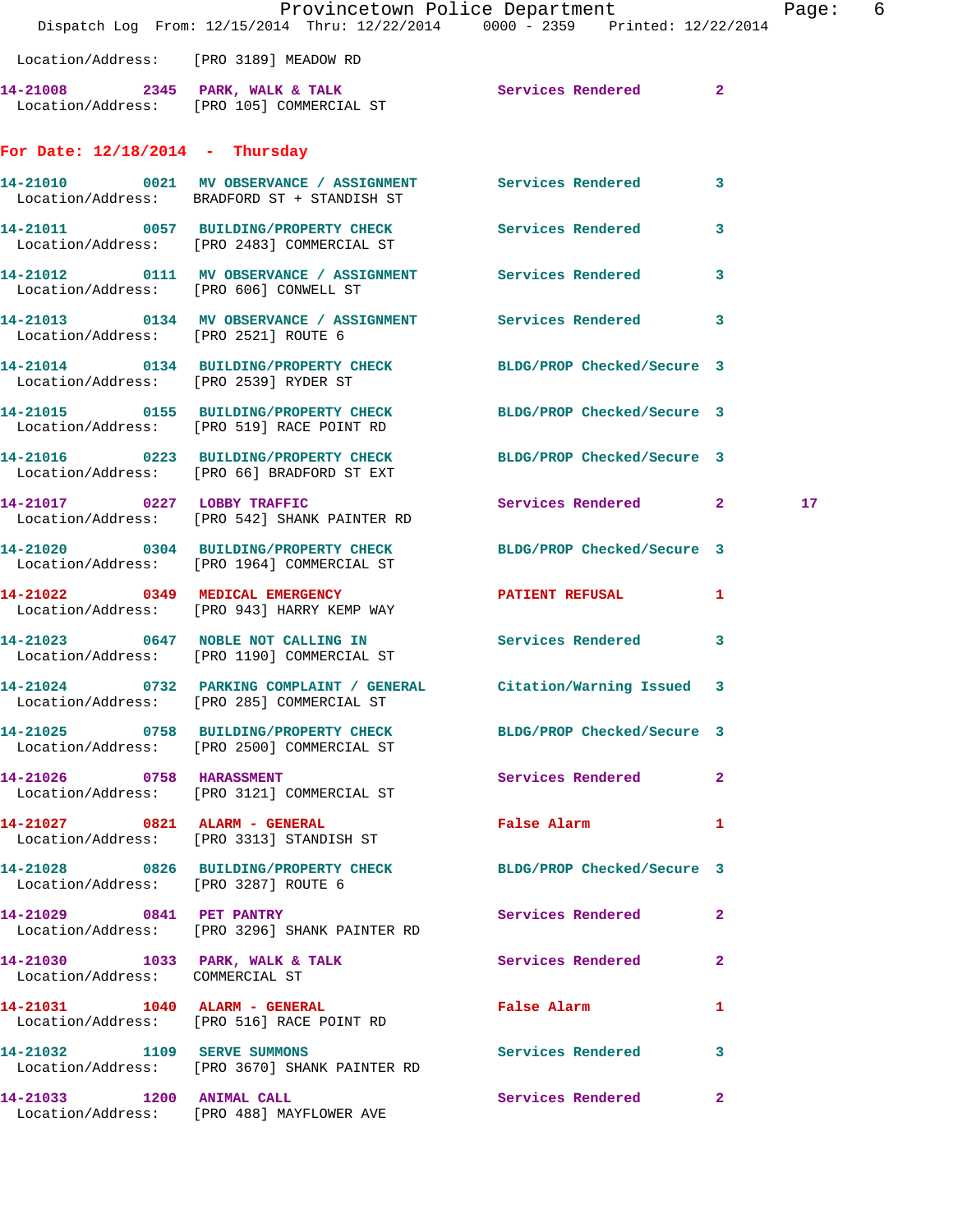|                                       | Provincetown Police Department<br>Dispatch Log From: 12/15/2014 Thru: 12/22/2014 0000 - 2359 Printed: 12/22/2014 |                            | Pag               |
|---------------------------------------|------------------------------------------------------------------------------------------------------------------|----------------------------|-------------------|
|                                       | 14-21034 1205 PARK, WALK & TALK Services Rendered<br>Location/Address: JOHNSON ST + BRADFORD ST                  |                            | $\overline{2}$    |
|                                       | 14-21035 1213 LANDLORD/TENANT Services Rendered<br>Location/Address: [PRO 1103] SHIPS WAY RD                     |                            | $\overline{2}$    |
| Location/Address: [PRO 2822] ALDEN ST | 14-21036 1337 BUILDING/PROPERTY CHECK BLDG/PROP Checked/Secure 3                                                 |                            |                   |
|                                       | 14-21037 1409 WATER LEAK<br>Location/Address: [PRO 2601] MILLER HILL RD                                          | Services Rendered 3        |                   |
|                                       | 14-21038 1430 BUILDING/PROPERTY CHECK BLDG/PROP Checked/Secure 3<br>Location/Address: [PRO 571] ALDEN ST         |                            |                   |
| Location/Address: [PRO 673] ALDEN ST  | 14-21039 1436 SUSPICIOUS ACTIVITY                                                                                | Services Rendered          | $\mathbf{2}$      |
|                                       | 14-21040 1449 ASSIST CITIZEN-WELL BEING Services Rendered<br>Location/Address: [PRO 2003] FREEMAN ST             |                            | 3                 |
|                                       | 14-21041    1504 SERVE SUMMONS<br>Location/Address: [PRO 1564] CONWELL ST                                        | Could Not Locate           | 3                 |
|                                       | 14-21042 1517 TRAFFIC LIGHT<br>Location/Address: CONWELL ST + ROUTE 6                                            | Taken/Referred to Other 3  |                   |
|                                       | 14-21043 1628 ANIMAL CALL-DEAD SEAL No Action Required<br>Location/Address: [PRO 1989] COMMERCIAL ST             |                            | $\mathbf{2}$      |
| 14-21044   1649   COMPLAINT           | Location/Address: [PRO 542] SHANK PAINTER RD                                                                     | <b>SPOKEN TO</b>           | 3                 |
|                                       | 14-21045 1700 LANDLORD/TENANT<br>Location/Address: [PRO 1836] NELSON AVE                                         | SPOKEN TO                  | $\overline{a}$    |
|                                       | 14-21046 1734 BUILDING/PROPERTY CHECK Services Rendered<br>Location/Address: [PRO 2543] MACMILLAN WHARF          |                            | 3                 |
|                                       | 14-21047 1735 MV STOP<br>Location/Address: SHANK PAINTER RD + BRADFORD ST                                        | No Action Required         | 3                 |
|                                       | 14-21049 1850 BUILDING/PROPERTY CHECK<br>Location/Address: [PRO 3259] MACMILLAN WHARF                            | BLDG/PROP Checked/Secure 3 |                   |
|                                       | 14-21050 1910 BUILDING/PROPERTY CHECK BLDG/PROP Checked/Secure 3<br>Location/Address: [PRO 1638] COMMERCIAL ST   |                            |                   |
| 14-21051  2003 MEDICAL EMERGENCY      | Location/Address: [PRO 3222] ALDEN ST                                                                            | Transported to Hospital 1  |                   |
|                                       | 14-21052 2009 MEDICAL EMERGENCY<br>Location/Address: [PRO 1992] COMMERCIAL ST                                    | <b>PATIENT REFUSAL</b>     | 1<br>$\mathbf{2}$ |
| 14-21053 2018 MV ACCIDENT             | Location/Address: [PRO 1992] COMMERCIAL ST                                                                       | Services Rendered          | 1                 |
|                                       | 14-21054 2057 BUILDING/PROPERTY CHECK<br>Location/Address: [PRO 433] RYDER ST EXT                                | BLDG/PROP Checked/Secure 3 |                   |
|                                       | 14-21055 2108 BUILDING/PROPERTY CHECK BLDG/PROP Checked/Secure 3<br>Location/Address: [PRO 182] COMMERCIAL ST    |                            |                   |
|                                       | 14-21056 2141 BUILDING/PROPERTY CHECK<br>Location/Address: [PRO 3004] BRADFORD ST                                | BLDG/PROP Checked/Secure 3 |                   |
|                                       | 14-21057 2318 BUILDING/PROPERTY CHECK<br>Location/Address: [PRO 3430] COMMERCIAL ST                              | Services Rendered          | 3                 |
|                                       | 14-21058 2335 BUILDING/PROPERTY CHECK                                                                            | Services Rendered          | 3                 |

Location/Address: [PRO 2483] COMMERCIAL ST

age: 7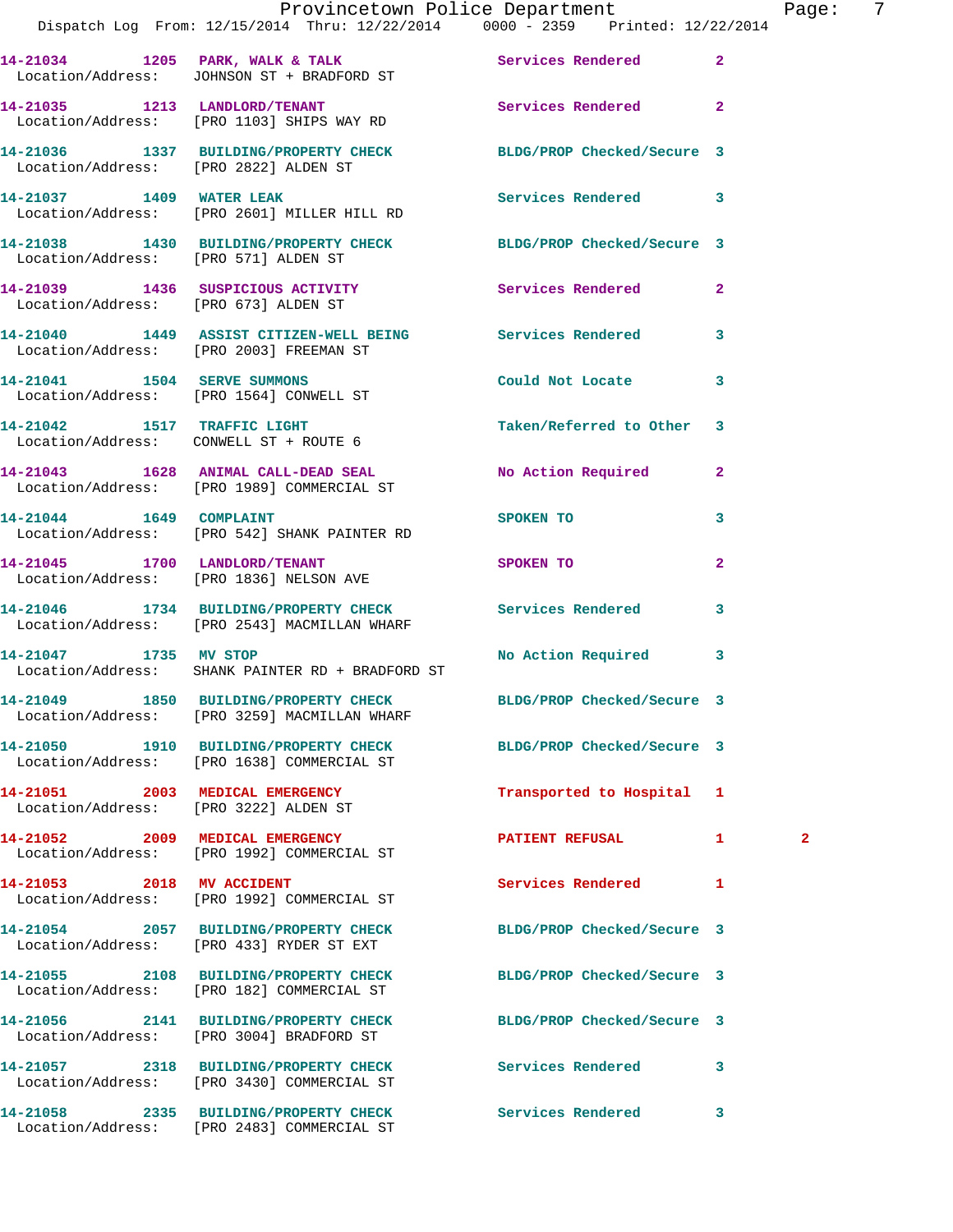Location/Address: [PRO 105] COMMERCIAL ST **14-21060 2348 BUILDING/PROPERTY CHECK BLDG/PROP Checked/Secure 3**  Location/Address: [PRO 530] SHANK PAINTER RD

**14-21059 2342 PARK, WALK & TALK Services Rendered 2** 

## **For Date: 12/19/2014 - Friday**

|                                     | 14-21061 0011 BUILDING/PROPERTY CHECK BLDG/PROP Checked/Secure 3<br>Location/Address: [PRO 182] COMMERCIAL ST     |                        |              |    |
|-------------------------------------|-------------------------------------------------------------------------------------------------------------------|------------------------|--------------|----|
|                                     | 14-21062 0018 LOBBY TRAFFIC<br>Location/Address: [PRO 542] SHANK PAINTER RD                                       | Services Rendered 2    |              | 17 |
|                                     | 14-21063 0019 BUILDING/PROPERTY CHECK BLDG/PROP Checked/Secure 3<br>Location/Address: [PRO 1778] SHANK PAINTER RD |                        |              |    |
|                                     | 14-21064 0050 BUILDING/PROPERTY CHECK Services Rendered<br>Location/Address: [PRO 444] HIGH POLE HILL             |                        | 3            |    |
| Location/Address: [PRO 521] ROUTE 6 | 14-21065 0106 BUILDING/PROPERTY CHECK Services Rendered                                                           |                        | 3            |    |
| 14-21066 0131 MV STOP               | Location/Address: [PRO 3894] BRADFORD ST                                                                          | <b>VERBAL WARNING</b>  | 3            |    |
|                                     | 14-21068 0207 BUILDING/PROPERTY CHECK BLDG/PROP Checked/Secure 3<br>Location/Address: [PRO 175] COMMERCIAL ST     |                        |              |    |
|                                     | 14-21069 0211 BUILDING/PROPERTY CHECK BLDG/PROP Checked/Secure 3<br>Location/Address: [PRO 752] BRADFORD ST       |                        |              |    |
|                                     | 14-21070 0505 BUILDING/PROPERTY CHECK BLDG/PROP Checked/Secure 3<br>Location/Address: [PRO 2898] JEROME SMITH RD  |                        |              |    |
|                                     | 14-21071 0506 BUILDING/PROPERTY CHECK BLDG/PROP Checked/Secure 3<br>Location/Address: [PRO 1778] SHANK PAINTER RD |                        |              |    |
|                                     | 14-21072 0531 BUILDING/PROPERTY CHECK BLDG/PROP Checked/Secure 3<br>Location/Address: [PRO 3256] COMMERCIAL ST    |                        |              |    |
|                                     | 14-21073 0610 PARK, WALK & TALK 5 Services Rendered 2<br>Location/Address: [PRO 516] RACE POINT RD                |                        |              |    |
|                                     | 14-21074 0807 BUILDING/PROPERTY CHECK BLDG/PROP Checked/Secure 3<br>Location/Address: [PRO 447] JEROME SMITH RD   |                        |              |    |
| 14-21075 0810 PET PANTRY            | Location/Address: [PRO 3296] SHANK PAINTER RD                                                                     | Services Rendered 2    |              |    |
|                                     | 14-21076 0813 PARK, WALK & TALK 6 Services Rendered 2<br>Location/Address: [PRO 569] WINSLOW ST                   |                        |              |    |
|                                     | 14-21077 0823 191 OUT OF TOWN                                                                                     | Services Rendered      |              |    |
| 14-21078 0840 SYSTEM TEST           | Location/Address: [PRO 516] RACE POINT RD                                                                         | Services Rendered      | 3            |    |
|                                     | 14-21079 0918 ASSIST AGENCY / MUTUAL AID Services Rendered<br>Location/Address: [TRU] ROUTE 6 + NOONS HTS         |                        | 3            |    |
|                                     | 14-21080 1022 BUILDING/PROPERTY CHECK BLDG/PROP Checked/Secure 3<br>Location/Address: [PRO 444] HIGH POLE HILL    |                        |              |    |
| Location/Address: COMMERCIAL ST     | 14-21081 1029 SERVE RESTRAINING ORDER Services Rendered                                                           |                        | $\mathbf{2}$ |    |
|                                     | 14-21082 1051 MEDICAL EMERGENCY<br>Location/Address: [PRO 2124] COMMERCIAL ST                                     | <b>PATIENT REFUSAL</b> | 1            |    |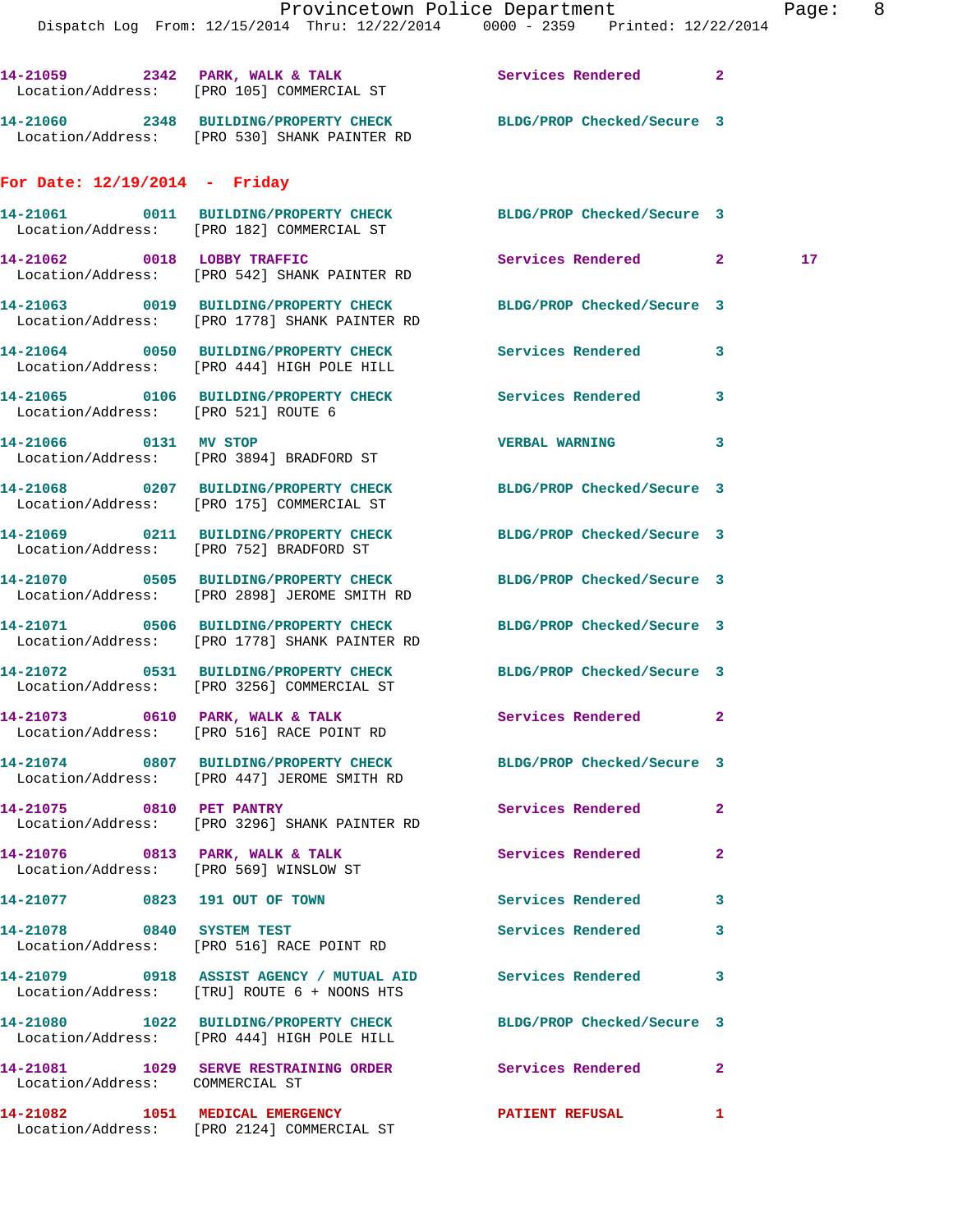|                                                    | 14-21083 1102 ALARM - GENERAL<br>Location/Address: [PRO 1671] MASONIC PL                                       | <b>False Alarm</b>         | $\mathbf{1}$   |   |
|----------------------------------------------------|----------------------------------------------------------------------------------------------------------------|----------------------------|----------------|---|
|                                                    | 14-21084 1123 MV OBSERVANCE / ASSIGNMENT Services Rendered<br>Location/Address: [PRO 1645] HARRY KEMP WAY      |                            | 3              |   |
|                                                    | 14-21085 1144 ASSIST CITIZEN<br>Location/Address: [PRO 1892] SHANK PAINTER RD                                  | Services Rendered          | 3              |   |
|                                                    | 14-21086 1151 PARK, WALK & TALK<br>Location/Address: [PRO 537] SHANK PAINTER RD                                | Services Rendered          | $\overline{2}$ |   |
| Location/Address: COMMERCIAL ST                    | 14-21087 1409 LOCK BOX INSTALLATION Services Rendered                                                          |                            | 3              |   |
| Location/Address: COMMERCIAL ST                    | 14-21088 1610 ASSIST CITIZEN-WELL BEING SPOKEN TO                                                              |                            | 3              |   |
|                                                    | 14-21089 1632 BUILDING/PROPERTY CHECK BLDG/PROP Checked/Secure 3<br>Location/Address: [PRO 433] RYDER ST EXT   |                            |                |   |
|                                                    | 14-21090 1731 MV OBSERVANCE / ASSIGNMENT No Action Required<br>Location/Address: CONWELL ST + CEMETERY RD      |                            | 3              |   |
|                                                    | 14-21091 1758 SERVE WARRANT<br>Location/Address: [PRO 1245] SEASHORE PARK DR<br>Refer To Arrest: 14-313-AR     | Arrest(s) Made             | 3              |   |
|                                                    | 14-21092 1944 BUILDING/PROPERTY CHECK BLDG/PROP Checked/Secure 3<br>Location/Address: [PRO 2494] BRADFORD ST   |                            |                |   |
|                                                    | 14-21093 2004 BUILDING/PROPERTY CHECK BLDG/PROP Checked/Secure 3<br>Location/Address: [PRO 519] RACE POINT RD  |                            |                |   |
|                                                    | 14-21094 2034 SUSPICIOUS ACTIVITY<br>Location/Address: [PRO 526] RYDER ST EXT                                  | SPOKEN TO                  | $\mathbf{2}$   |   |
| 14-21095 2121 MV STOP<br>Location/Address: ROUTE 6 |                                                                                                                | <b>VERBAL WARNING</b>      | 3              |   |
|                                                    | 14-21096 2139 BUILDING/PROPERTY CHECK BLDG/PROP Checked/Secure 3<br>Location/Address: [PRO 2483] COMMERCIAL ST |                            |                |   |
|                                                    | 14-21097 2219 BUILDING/PROPERTY CHECK<br>Location/Address: [PRO 306] COMMERCIAL ST                             | BLDG/PROP Checked/Secure 3 |                |   |
| 14-21098 2228 FOLLOW UP                            | Location/Address: [PRO 539] SHANK PAINTER RD                                                                   | No Action Required         | $\overline{a}$ |   |
|                                                    | 14-21099 2329 PARK, WALK & TALK<br>Location/Address: [PRO 105] COMMERCIAL ST                                   | Services Rendered          | $\mathbf{2}$   |   |
|                                                    | 14-21101 2354 BUILDING/PROPERTY CHECK BLDG/PROP Checked/Secure 3<br>Location/Address: [PRO 2206] COMMERCIAL ST |                            |                |   |
| For Date: $12/20/2014$ - Saturday                  |                                                                                                                |                            |                |   |
|                                                    | 14-21100 0000 LOBBY TRAFFIC<br>Location/Address: [PRO 542] SHANK PAINTER RD                                    | Services Rendered          | $\mathbf{2}$   | 9 |
|                                                    | 14-21102 0002 PARK, WALK & TALK<br>Location/Address: [PRO 105] COMMERCIAL ST                                   | Services Rendered          | $\overline{a}$ |   |
|                                                    |                                                                                                                |                            | 3              |   |

**14-21104 0042 BAR CHECK Services Rendered 2**  Location/Address: [PRO 80] CARVER ST

Location/Address: [PRO 2489] BRADFORD ST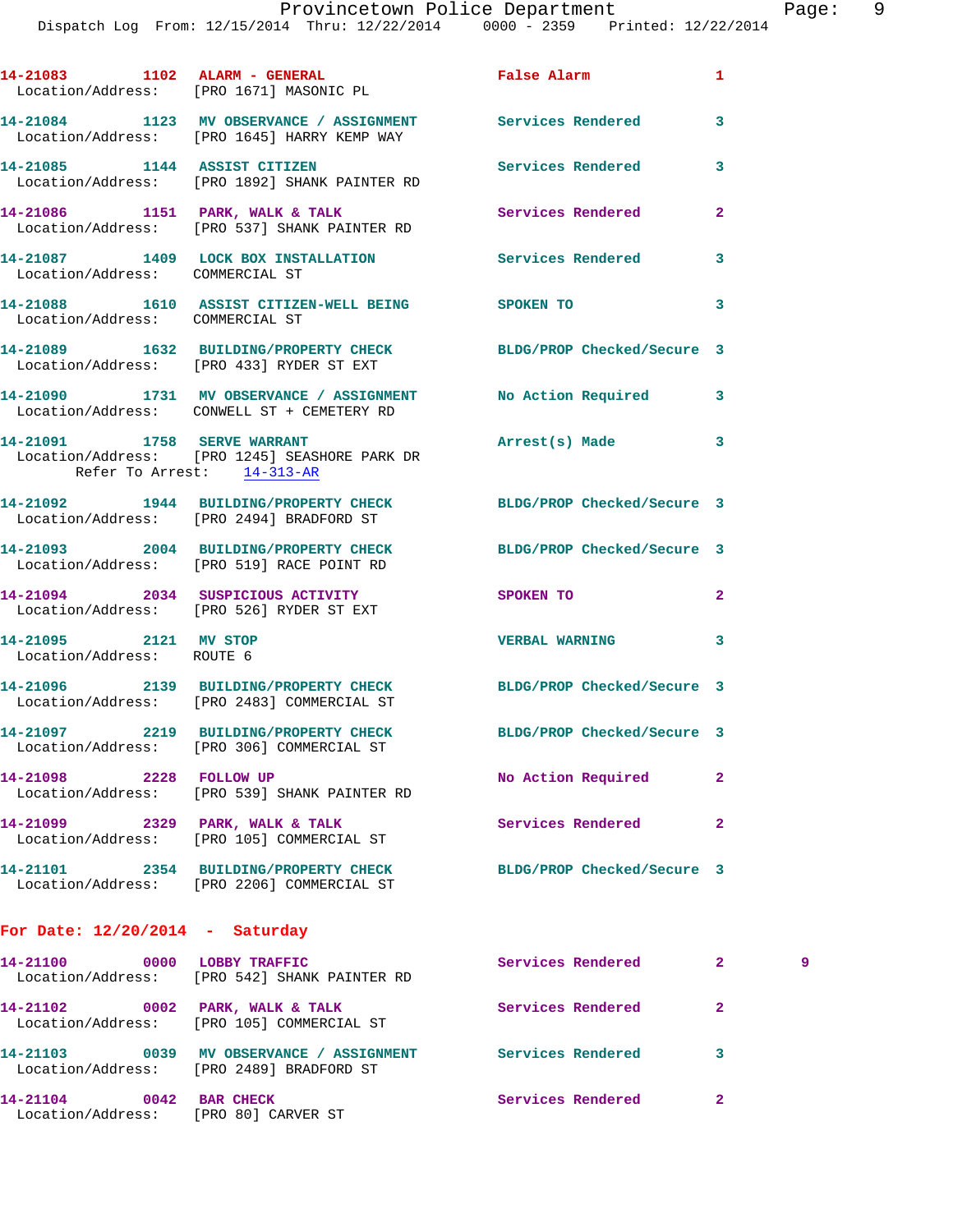| 14-21105          | 0045 BUILDING/PROPERTY CHECK | BLDG/PROP Checked/Secure 3 |  |
|-------------------|------------------------------|----------------------------|--|
| Location/Address: | [PRO 182] COMMERCIAL ST      |                            |  |

**14-21106 0209 BUILDING/PROPERTY CHECK BLDG/PROP Checked/Secure 3**  Location/Address: [PRO 2568] COMMERCIAL ST

**14-21108 0539 BUILDING/PROPERTY CHECK BLDG/PROP Checked/Secure 3** 

Location/Address: [PRO 571] ALDEN ST

Location/Address: BRADFORD ST

Location/Address: [PRO 3287] ROUTE 6

Location/Address: [TRU] ROUTE 6

Location/Address: [PRO 3780] MEADOW RD

Location/Address: ROUTE 6

Location/Address: [PRO 3222] ALDEN ST

Location/Address: AUNT SUKEYS WAY

Location/Address: [PRO 3004] BRADFORD ST

**14-21107 0512 BUILDING/PROPERTY CHECK BLDG/PROP Checked/Secure 3**  Location/Address: [PRO 545] SHANK PAINTER RD

Location/Address: [PRO 2898] JEROME SMITH RD

**14-21110 0748 BUILDING/PROPERTY CHECK BLDG/PROP Checked/Secure 3**  Location/Address: [PRO 2540] RACE POINT RD

**14-21111 0813 BUILDING/PROPERTY CHECK BLDG/PROP Checked/Secure 3** 

**14-21112 0815 MV STOP VERBAL WARNING 3**  Location/Address: [PRO 68] PROVINCELANDS RD

**14-21113 0825 MV OBSERVANCE / ASSIGNMENT Services Rendered 3**  Location/Address: [PRO 3440] ROUTE 6

**14-21115 0922 BUILDING/PROPERTY CHECK BLDG/PROP Checked/Secure 3**  Location/Address: [PRO 1778] SHANK PAINTER RD

**14-21116 0939 BUILDING/PROPERTY CHECK BLDG/PROP Checked/Secure 3**  Location/Address: [PRO 519] RACE POINT RD

**14-21118 1001 ASSIST AGENCY / MUTUAL AID Services Rendered 3** 

**14-21119 1020 BUILDING/PROPERTY CHECK BLDG/PROP Checked/Secure 3** 

**14-21121 1044 ASSIST AGENCY / MUTUAL AID Could Not Locate 3**  Location/Address: [PRO 539] SHANK PAINTER RD

Location/Address: [PRO 2761] COTTAGE ST

Location/Address: [PRO 3259] MACMILLAN WHARF

Location/Address: [PRO 580] BRADFORD ST

**14-21130 2050 COMPLAINT Services Rendered 3** 

Location/Address: [PRO 694] AUNT SUKEYS WAY

Location/Address: [PRO 1997] COMMERCIAL ST

**14-21114 0843 BUILDING/PROPERTY CHECK BLDG/PROP Checked/Secure 3** 

**14-21117 0941 BUILDING/PROPERTY CHECK BLDG/PROP Checked/Secure 3** 

14-21122 1053 MV STOP 10 No Action Required 3

**14-21123 1206 BUILDING/PROPERTY CHECK Services Rendered 3** 

**14-21124 1239 MEDICAL EMERGENCY Transported to Hospital 1** 

**14-21125 1709 MV COMPLAINT Services Rendered 2** 

**14-21126 1731 BUILDING/PROPERTY CHECK BLDG/PROP Checked/Secure 3** 

**14-21127 1951 BUILDING/PROPERTY CHECK BLDG/PROP Checked/Secure 3** 

**14-21128 2028 BUILDING/PROPERTY CHECK BLDG/PROP Checked/Secure 3** 

**14-21131 2127 BUILDING/PROPERTY CHECK BLDG/PROP Checked/Secure 3**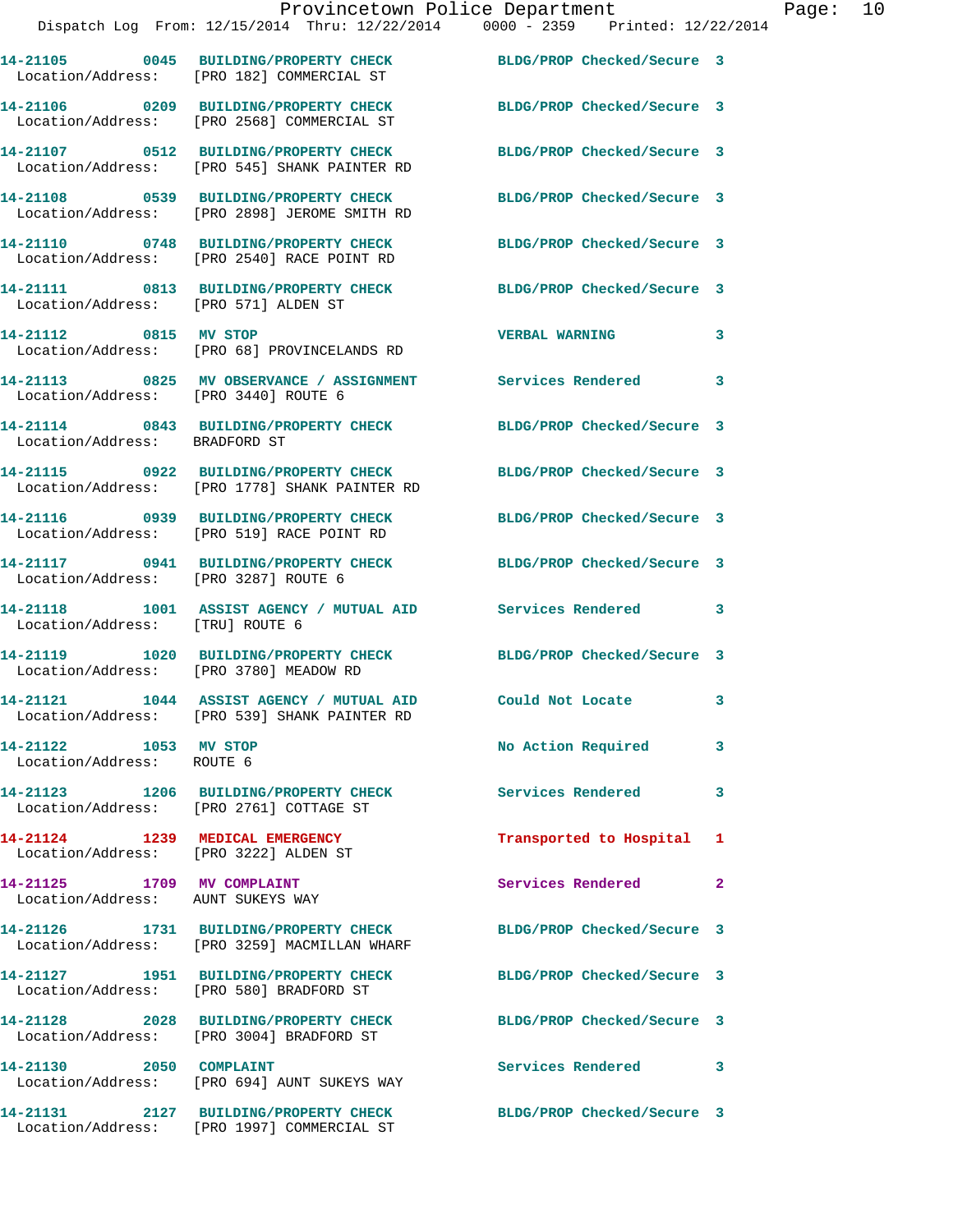|                                                        | Dispatch Log From: 12/15/2014 Thru: 12/22/2014 0000 - 2359 Printed: 12/22/2014                                   | Provincetown Police Department |              | Page: 11 |  |
|--------------------------------------------------------|------------------------------------------------------------------------------------------------------------------|--------------------------------|--------------|----------|--|
|                                                        | 14-21132 2252 LOBBY TRAFFIC<br>Location/Address: [PRO 542] SHANK PAINTER RD                                      | Services Rendered 3            |              | 14       |  |
| Location/Address: BERRY LN                             | 14-21133 2349 SUSPICIOUS ACTIVITY                                                                                | Could Not Locate 2             |              |          |  |
|                                                        | 14-21134 2357 BUILDING/PROPERTY CHECK BLDG/PROP Checked/Secure 3<br>Location/Address: [PRO 3430] COMMERCIAL ST   |                                |              |          |  |
| For Date: $12/21/2014$ - Sunday                        |                                                                                                                  |                                |              |          |  |
|                                                        | 14-21135 0012 BUILDING/PROPERTY CHECK Services Rendered 3<br>Location/Address: [PRO 2483] COMMERCIAL ST          |                                |              |          |  |
| Location/Address: [PRO 3222] ALDEN ST                  | 14-21136 0048 ASSIST CITIZEN                                                                                     | Services Rendered 3            |              |          |  |
|                                                        | 14-21137 0122 FOLLOW UP/WELL BEING CHECK Services Rendered 2<br>Location/Address: [PRO 3222] ALDEN ST            |                                |              |          |  |
|                                                        | 14-21138 0742 BUILDING/PROPERTY CHECK BLDG/PROP Checked/Secure 3<br>Location/Address: [PRO 2898] JEROME SMITH RD |                                |              |          |  |
|                                                        | 14-21140 0807 MV OBSERVANCE / ASSIGNMENT Services Rendered 3<br>Location/Address: COMMERCIAL ST + SNAIL RD       |                                |              |          |  |
|                                                        | 14-21139 0809 BUILDING/PROPERTY CHECK BLDG/PROP Checked/Secure 3<br>Location/Address: [PRO 530] SHANK PAINTER RD |                                |              |          |  |
|                                                        | 14-21141 0921 MEDICAL EMERGENCY<br>Location/Address: [PRO 1017] NELSON AVE                                       | PATIENT REFUSAL 1              |              |          |  |
| Location/Address: [PRO 2] ALDEN ST                     | 14-21142 1032 BUILDING/PROPERTY CHECK BLDG/PROP Checked/Secure 3                                                 |                                |              |          |  |
|                                                        | 14-21143 1056 BUILDING/PROPERTY CHECK BLDG/PROP Checked/Secure 3<br>Location/Address: [PRO 447] JEROME SMITH RD  |                                |              |          |  |
|                                                        | 14-21145 1124 BUILDING/PROPERTY CHECK BLDG/PROP Checked/Secure 3<br>Location/Address: [PRO 175] COMMERCIAL ST    |                                |              |          |  |
| 14-21146 1132 FOLLOW UP<br>Refer To Accident: 14-68-AC | Location/Address: [PRO 542] SHANK PAINTER RD                                                                     | Services Rendered 2            |              |          |  |
|                                                        | 14-21147 1204 BUILDING/PROPERTY CHECK BLDG/PROP Checked/Secure 3<br>Location/Address: [PRO 1711] BRADFORD ST     |                                |              |          |  |
| 14-21148 1222 ANIMAL CALL                              | Location/Address: [PRO 1559] CONANT ST                                                                           | Services Rendered 2            |              |          |  |
|                                                        | 14-21150 1331 BUILDING/PROPERTY CHECK Services Rendered 3<br>Location/Address: [PRO 526] RYDER ST EXT            |                                |              |          |  |
|                                                        | 14-21149 1333 BUILDING/PROPERTY CHECK BLDG/PROP Checked/Secure 3<br>Location/Address: [PRO 488] MAYFLOWER AVE    |                                |              |          |  |
| Location/Address: [PRO 569] WINSLOW ST                 | 14-21155               1532     SERVICE CALL/STAFF  AT  SCHOOL              Services  Rendered                   |                                | $\mathbf{3}$ |          |  |
| Location/Address: [PRO 2479] ROUTE 6                   | 14-21151 1534 HAZARDS/SYRINGES                                                                                   | Services Rendered              | $\mathbf{2}$ |          |  |
| 14-21152 1627 FOLLOW UP                                | Location/Address: [PRO 290] COMMERCIAL ST                                                                        | Services Rendered 2            |              |          |  |

**14-21153 1724 ALARM - FIRE Services Rendered 1**  Location/Address: [PRO 3670] SHANK PAINTER RD